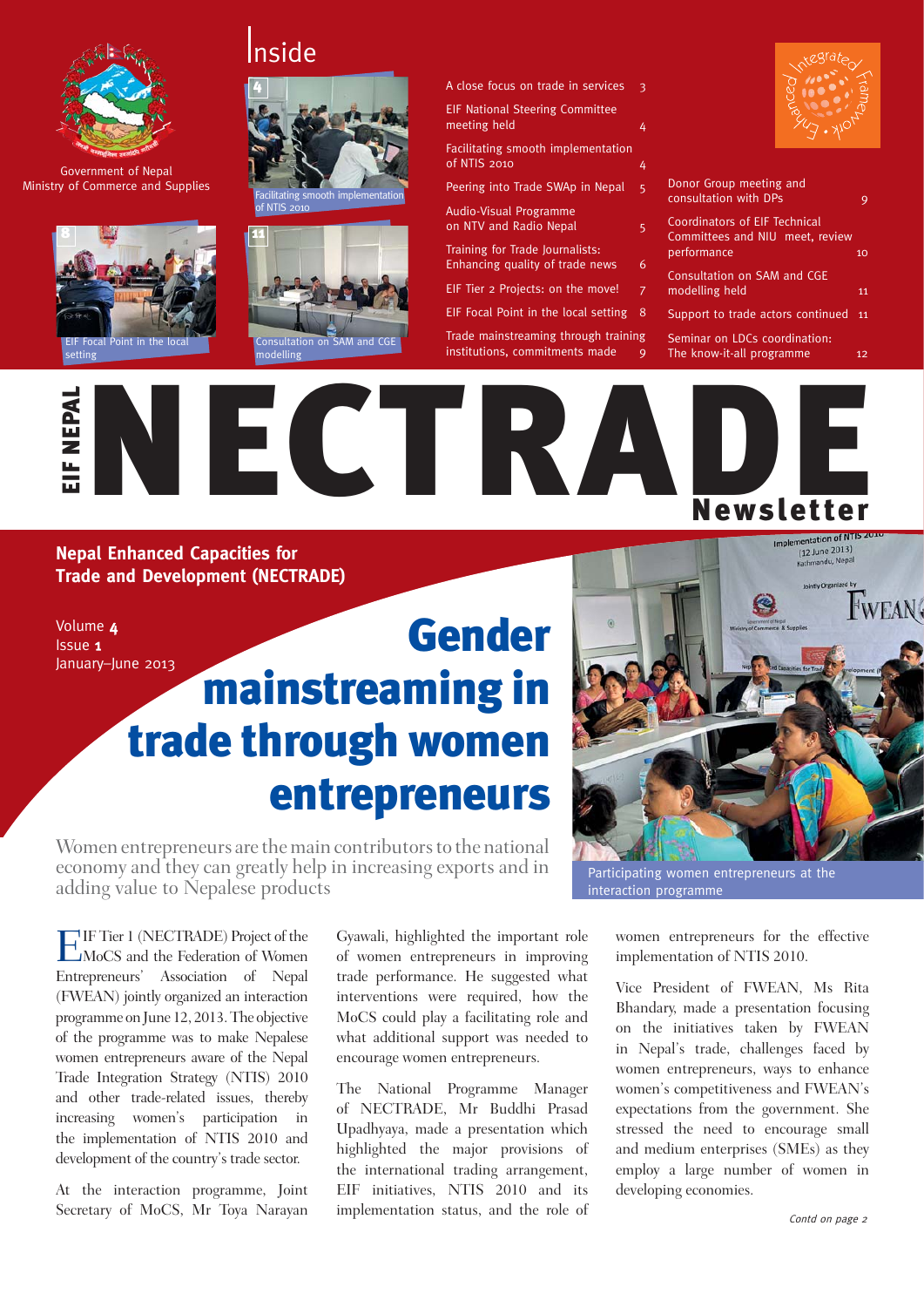### EIF Nepal-NECTRADE NEWSLETTER Volume 4 Issue 1 January–June 2013



 $\frac{1}{2}$ IF Nepal has  $\mathsf{L}$ adopted the  $\mathsf{L}$ three-fold objective of mainstreaming trade in national d e v e l o p m e n t efforts, enhancing institutional functioning for

integrated trade sector development and building resource mobilization capacity of the stakeholders and agencies concerned. To meet these objectives, it is actively supported by the WTO, EIF-ES, UNOPS, GIZ, donors, partner agencies, local development partners and other stakeholders.

EIF Nepal has been regularly publishing the Newsletter to share and disseminate the main activities and initiatives carried out by us in the period covered.

I would like to thank the entire NECTRADE team and NIU for their inputs and valuable contributions in bringing out this issue of the Newsletter. I believe this issue of the Newsletter will be an enriched reading for you.

Janardan Nepal Secretary, MoCS, and EIF Nepal Focal Point

### Contd from page 1

The Director General of the Federation of Nepalese Chambers of Commerce and Industry (FNCCI), Dr Hemant Dawadi, pointed out the major benefits of women entrepreneurship and also briefed about the initiatives taken by the FNCCI for promoting women's participation in the private sector. He further discussed the measures that could help women entrepreneurs, like greater acceptability, easier access to finance, skill development, favourable policy reforms, and state encouragement and support for women.

The floor was then opened for discussion in which women entrepreneurs shared their concerns and grievances and also suggested areas for working together, including tax and other issues. In this regard, officials from Ministry of Finance and other agencies concerned responded to those concerns and clarified their grievances. MoCS assured the women entrepreneurs that all their key suggestions would be heeded.



 $A<sup>s</sup>$  an EIF support<br>  $LDC$ , Nepal has been implementing EIF Tier 1 (NECTRADE) project to facilitate trade sector d e v e l o p m e n t. Furthermore,

has been contributing to the development and implementation of Tier 2 Project to implement NTIS 2010 for enhancing export

I firmly believe that the EIF NECTRADE Newsletter can be an important outreach material to share the major achievements of the EIF NIA in Nepal's trade sector. In addition, it is hoped, it will raise interest in the trade sector development in Nepal among all concerned.

competitiveness of the country.

I am delighted to share the major initiatives and activities carried out in the process of trade mainstreaming and trade sector development of Nepal during the period January to June 2013 through this issue of the Newsletter.

Toya Narayan Gyawali Joint Secretary, MoCS, and NIU Chief, EIF Nepal

MESSAGE **MESSAGE EDITORIAL** 



**E**IF Nepal Tier 1 (NECTRADE) project has been working to enhance Nepal's export capacity through various means, such as focused group interactions

and meetings with stakeholders; dialogue and workshops on trade-related issues; orientation and training in trade-related matters; coordinating and facilitating Tier 2 Project development and implementation; technical support to MoCS; support to private sector; and awareness, information dissemination and outreach programmes.

We highly appreciate the continuous support provided by different actors and stakeholders in Nepal's trade sector development and hope for continuation of such support in the future.

I'm pleased to share the new issue of the Newsletter, which has become an effective instrument for disseminating information on the major activities of the Project.

Buddhi Prasad Upadhyaya National Programme Manager NECTRADE, EIF Nepal

Joint Secretary of MoCS, Mr Deepak Subedi, calling women entrepreneurs as 'pillars of the Nepalese economy', said that they can significantly contribute towards poverty alleviation and economic growth. At the end, Commerce Secretary, Mr Lal Mani Joshi, who was chairing the programme, describing women entrepreneurs as 'the main contributors towards the national economy', said that they can greatly help in increasing exports and in adding value to Nepalese products. He suggested that, given the huge demand for Nepalese products in the international market, production should be increased and the product base diversified. He also lauded women entrepreneurs for their relentless efforts in trade development.

The programme served as a platform for experience sharing and exploring possibilities for collaboration between the government and the private sector. It encouraged women entrepreneurs to contribute to the trade sector development of Nepal.



Ms Bhandary making her presentation at the programme

The programme was attended by a large number of women entrepreneurs. The Ministry was represented by the Secretary, all three Joint Secretaries and a number of high-level officials of MoCS. Senior officials from the line agencies concerned such as the Ministry of Finance, Ministry of Agricultural Development and the National Planning Commission also attended the programme.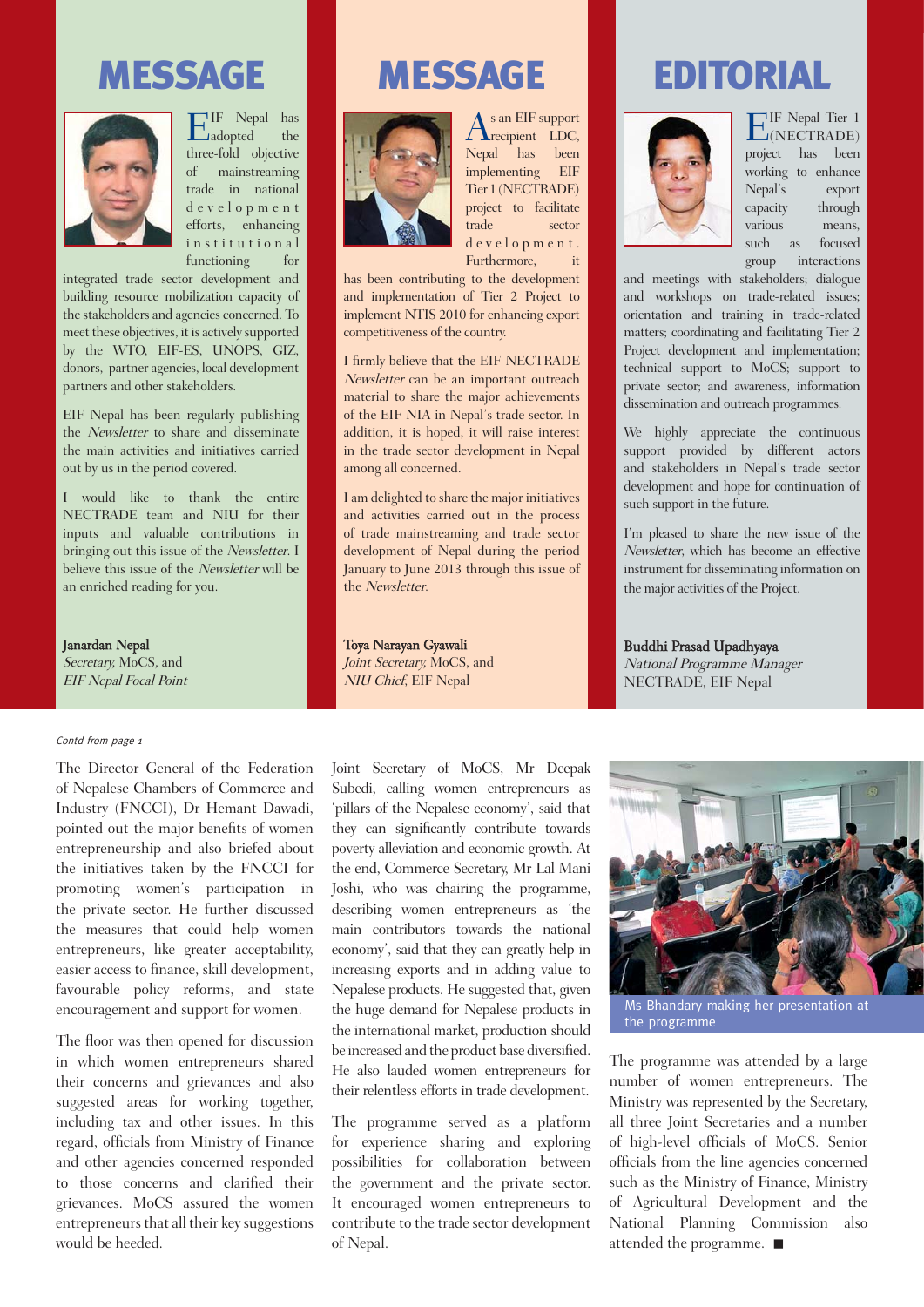### trade in services A CLOSE FOCUS ON

A high-level workshop on trade in<br>
Services with special focus on WTO service waiver and its potential benefits to Nepal was held on March 1, 2013 in Kathmandu.

Joint Secretary of MoCS, Mr Toya Narayan Gyawali, said that the workshop was aimed at orienting the key actors and stakeholders of service sectors identified in NTIS 2010 on major provisions of trade in services and service waiver, as well as getting feedback from them on these issues.

Discussing the conceptual aspects and major provisions of trade in services under the WTO and Nepal's Schedule of Commitment, Mr Jib Raj Koirala, Joint Secretary, MoCS, gave a basic idea of trade in services. Furthermore, he discussed the potential areas of service sector, especially identified in NTIS 2010, which were important export areas for Nepal.

Dr Posh Raj Pandey, President of SAWTEE, delivered a presentation focusing on the major provisions of the WTO service waiver for Least Developed Countries (LDCs), potential benefits to Nepal in different sectors, modes of supply of such sectors and future course of action for maximizing benefits. He stressed the need for in-depth qualitative and quantitative studies on current as well as potential supplies of service exports from LDCs to identify the modes and sectors of interest and strengthen negotiating capacity at multilateral level. Furthermore, he called for building an enabling environment for service sector development, increasing awareness, developing a master plan, improving the legislative framework for services, developing and using the Diaspora for export promotion and promoting tourism as a national brand.

Thereafter, sector-wise presentations were made by experts from five different service sectors. Senior health expert, Mr Bhupendra Thapa, suggested developing potential areas in the health sector to attract foreign patients, as well as increasing investment and international accreditation of domestic health institutions. Educationist Dr Tirth Khaniya spoke about the potential benefits in the education sector under different modes of supply in various markets and underlined the need for enhancing the quality of education and partnering with





globally reputed education institutions for bringing international students to Nepal. Mr Purna Chandra Bhattarai, Director General of the Department of Foreign Employment, said that Nepal should take the initiative to benefit from special and differential provisions in the area of Mode 4. According to him, the country should strengthen its labour diplomacy and take necessary initiatives towards exporting skilled human resources and link this sector with the provisions of the WTO. Former CEO of Nepal Tourism Board, Mr Prachanda Man Shrestha, shared his experience in the area of tourism sector development, saying that Nepal's tourism sector has the capability to cater relatively high service compared to other LDCs.

3

Commerce Secretary Mr Joshi expressed his hope that the provision of WTO service waiver would benefit LDCs. He said that the active role of the private sector and experts is essential to maximize the benefits.

The workshop, chaired by Commerce Secretary, Mr Lal Mani Joshi, was attended by the Joint Secretaries of MoCS, Director General of DoCSM, Under Secretaries and Section Officers of MoCS, WTO Focal Points and representatives of private sectors.

### Refresher on computer skills

Continuing its capacity development<br>
efforts, the NECTRADE Project conducted computer skill development training for the officials of the MoCS. The six-day training lasted from March 5 to March 15, 2013.

The training imparted advance-level skills in MS PowerPoint, Excel, Word and other relevant programmes. After the training, the participants said that they had become more confident about their computer skills and hoped that it would increase their efficiency at work.

Two resource persons from the Ministry and one external expert were used for the training. The training was participated in by Secretary, Joint Secretaries and senior-level officials of the MoCS.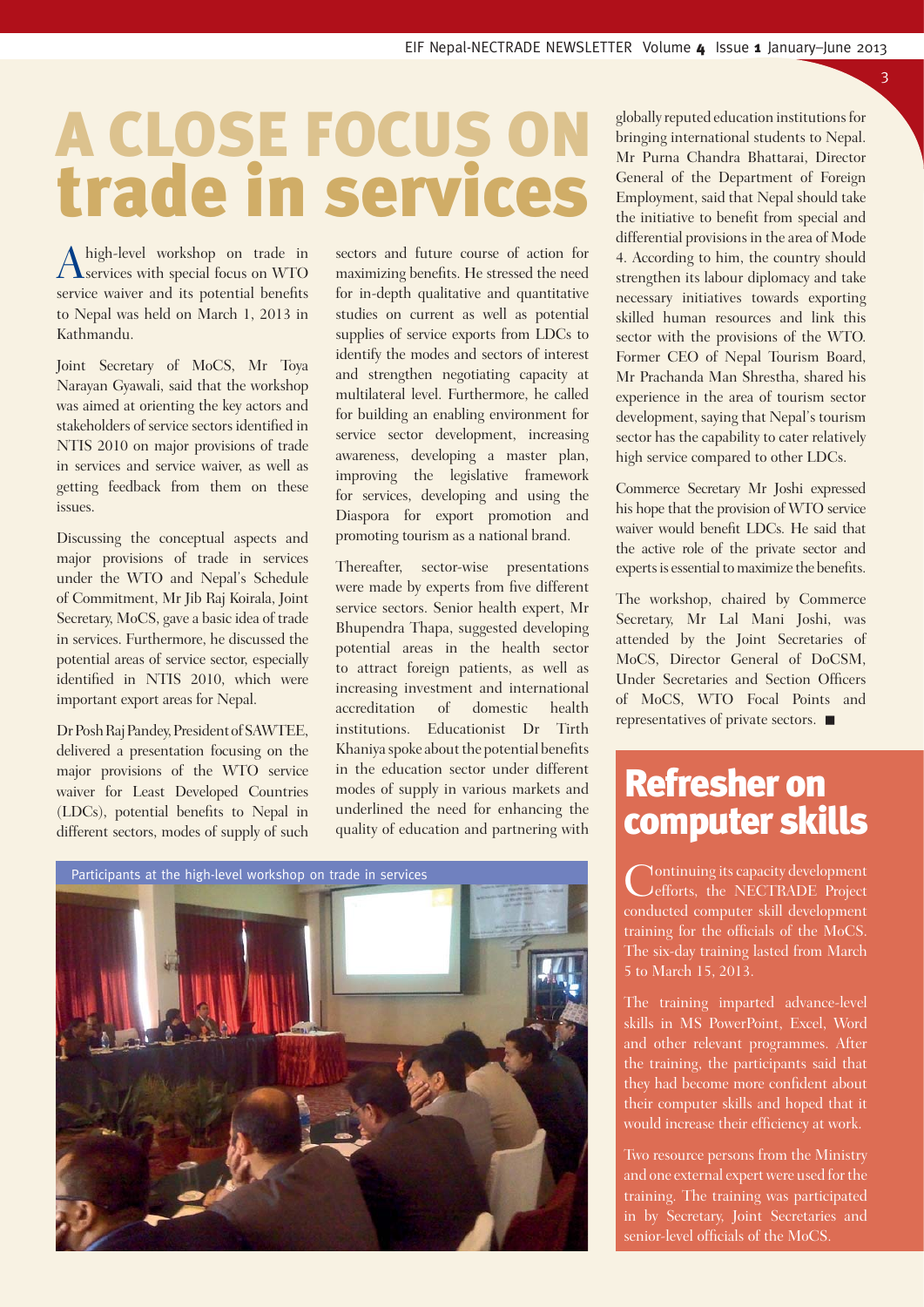### EIF National Steering Committee meeting held

The ninth meeting of the EIF<br>National Steering Committee Steering Committee (NSC) was held on January 6, 2013 at the Office of Prime Minister and Council of Ministers (OPMCM). It was chaired by the Chief Secretary of GoN, Mr Leela Mani Paudyal. The meeting discussed Tier 2 project proposals on Pashmina and medicinal herbs and explored the future course of actions for EIF–Nepal. Commerce Secretary and EIF Focal Point, Mr Lal Mani Joshi, updated the

4

participants about the ongoing as well as pipeline activities. Joint Secretary and NIU Chief, Mr Toya Narayan Gyawali, outlined the achievements of EIF Nepal Tier 1 Project (NECTRADE) and the other two Tier 2 Project proposals, Implementing NTIS 2010 in the Sector of Medicinal and Aromatic Plants (MAPs) and Pashmina Enhancement and Trade Support Project (PETS), which were developed by the EIF National Implementation Unit (NIU) and approved by Tier 2 Project Appraisal Committee (TAC2) and were awaiting NSC's approval. The meeting approved, with some revisions, both the proposals and directed the MoCS to forward the request to the EIF Secretariat in Geneva for making necessary financial arrangements for their implementation under EIF Tier 2 fund.

The meeting witnessed active participation of the Finance Secretary, Industry Secretary, Agricultural Secretary, Foreign Secretary, Law Secretary, National Planning Commission Secretary, Secretary of OPMCM, Deputy Governor of Nepal Rastra Bank, and the Presidents of FNCCI, Confederation of Nepalese Industries and Nepal Chamber of Commerce. ■

### Facilitating smooth implementation of

 $\prod_{\text{has been assigning the MoCS and}}^{\text{IF}}$ other agencies concerned for effective implementation of NTIS 2010 and Trade Policy 2009. The project supports the Ministry and agencies not only through capacity-building measures but also by providing technical and other necessary support. In this regard, the Project extended its support to

the MoCS for AfT mobilization from the World Bank in the US\$99 million fi ve-year Nepal-India Regional Trade and Transport Project (NIRTTP). The Project played an important role in the finalization of the Project proposal and translation of the proposal into Nepali, and also provided technical support during the negotiation. At the same time, the project coordinated with

Hon'ble Minister for Commerce and Supplies Shanker Prasad Koirala listening to the senior officials of the MoCS regarding NTIS 2010 progress at the review programme



the European Commission and held bilateral discussions with the Japanese and British embassies in Kathmandu regarding the same.

NTIS 2010

Furthermore, the NECTRADE Project coordinated with the MoCS for its second triannual review and facilitated the programme, wherein the Commerce Secretary and other senior officials of the MoCS briefed Hon'ble Minister for Commerce and Supplies Shanker Prasad Koirala regarding the targets, achievements, work in progress, major issues and way forward. The Commerce Minister keenly listened to all the developments in the Ministry within the period of four months and provided his valuable suggestions and guidance to the Ministry. Similarly, the NECTRADE Project was actively involved in revising and setting the mission and vision of the Ministry, meetings and interactions with product associations, meetings with the line ministries concerned, organizing Trade Advisory Committee (TAC) meetings, NTIS 2010 implementation updates and a number of activities like creative and research work for effective implementation of NTIS 2010.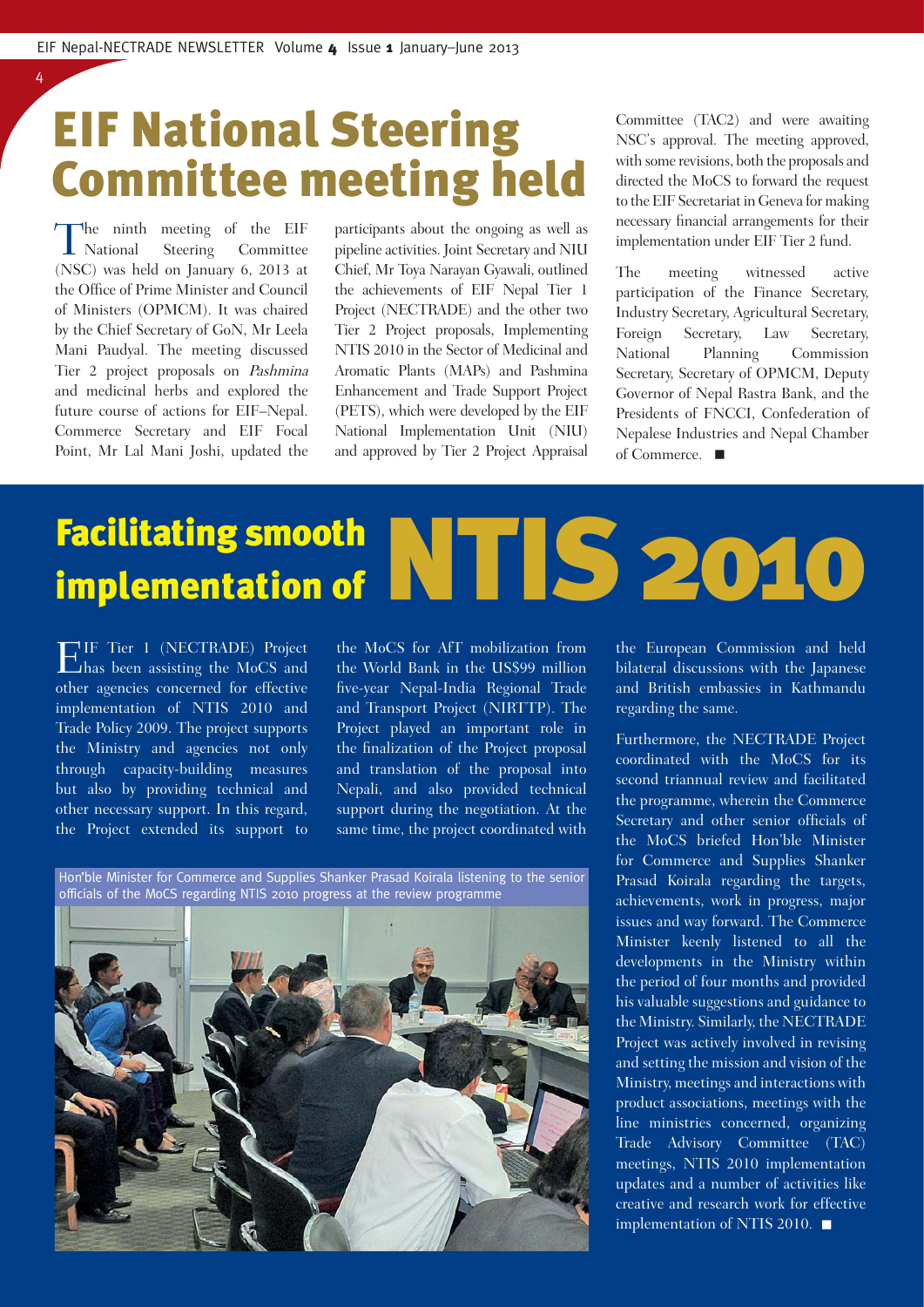### **Peering into** Trade SWAp IN NEPAL

An interaction programme on Trade SWAp Implementation Modality in Nepal was held in Kathmandu on May 24, 2013 to share the experience and lessons learnt in the health, education and peace sectors in Nepal.

At the interaction, Joint Secretary, Mr Toya Narayan Gyawali, highlighted the relevance of the programme and Trade SWAp.

Mr Buddhi Prasad Upadhyaya, EIF National Programme Manager, made a brief presentation on the draft implementation modality of Trade SWAp in Nepal. According to him, Trade SWAp has become inevitable in Nepal to synchronize the scattered development assistance and other efforts in the trade sector. Trade SWAp or trade trust fund modality has shown positive results in a number of countries and was encouraged

by development partners. He added that it would check duplication of efforts and improve coordination. He also briefed on the proposed modality of Trade SWAp.

Mr Deependra P Dhakal, National Advisor to the Nepal Peace Trust Fund, briefed on the major provisions and mechanisms of the Peace Trust Fund, especially in the area of fund operation and management.

Director General of Department of Education, Mr Laba Dev Awasthi, said that SWAp has positive impact on overall governance, systemic reforms, management and delivery system; so, 'the sooner it is adopted, the better it would be.'

Mr Baburam Marasini, Senior Public Health Administrator, suggested formulating a sound capacity development action plan and building broader consensus with all stakeholders.

Joint Secretary, Mr Jib Raj Koirala, said that Trade SWAp will result in a more coordinated flow of funds in the trade sector development of Nepal and match the priority of donors with national interest. He suggested that the initial draft should be refined on the basis of discussions with the private sector, donors and others concerned.

5

Commerce Secretary, Mr Lal Mani Joshi, said that Trade SWAp would focus on NTIS 2010 and Trade Policy 2009 in the short to medium terms and sustainable trade sector development in the long run. He urged all participants to work in this direction and forward the final draft for approval from the Council of Ministers so that it could be implemented in Nepal soon.

The programme was attended by all Joint Secretaries of MoCS, Director General and Deputy Director General of DoCSM, Under Secretaries and Section Officers of MoCS, experts and officials concerned from other agencies and representatives of the NPC and MoF in the taskforce.

### Audio-Visual Programme on NTV and Radio Nepal

The NECTRADE Project signed an MoU with the Independent Business News over<br>producing and airing programmes on the additional five items and on continuing the series on the major export items identified by NTIS 2010, viz. Information Technology (IT) and Business Process Outsourcing (BPO), Silver Jewellery, Medicinal Herbs and Essential Oils, Health Services and Wool Products. These programmes, with duration of 10 minutes on each product, are telecast through the popular programme Arthako Artha on Nepal Television. Each episode covers an entire value chain, as well as the views and suggestions of product associations, private sector, government officials and others.

Similarly, the Project signed an MoU with Radio Nepal, the national radio with the widest coverage throughout the country, to broadcast a series of 10 episodes immediately after the 7:00 pm news without commercial break twice a month. The programme will focus on trade mainstreaming, NTIS 2010 and major Nepalese exports, and will highlight recent progress and the major issues related to Nepalese trade and development. Each episode will be of 10 minutes duration and will include the value chain process of the product and the voices of agencies and stakeholders.

Such audio-visual programmes have been highly appreciated by the stakeholders, including the private sector and product associations as they increase awareness of export sector development, apart from motivating the stakeholders to work for Nepal's trade promotion. The EIF ES and Trust Fund Manager supervision missions have also found these initiatives of visualizing NTIS 2010 products and services highly impressive.

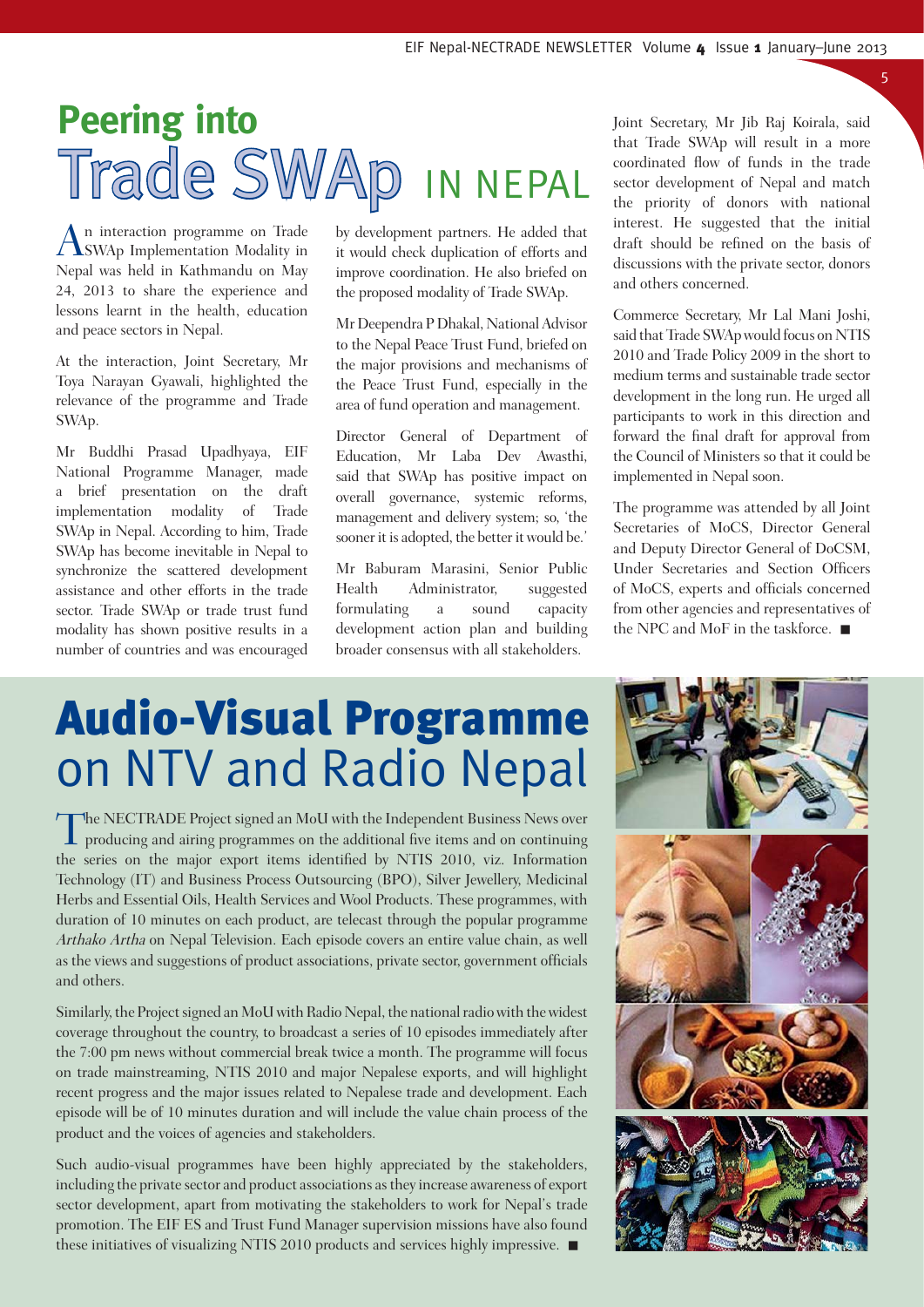### TRAINING FOR TRADE JOURNALISTS RAINING JOURNALISTS Enhancing quality of trade news

Media is message. Accurate, clear and inspiring trade-related news can significantly contribute to the overall trade sector development of the country. This calls for enhancing the capacity of trade-related journalists, which was also strongly realized at an interaction programme held with media personnel in December 2012. So, a training programme for trade journalists, International Trading System: Contemporary Trade Issues and Role of Media in Trade Sector Development of Nepal, was jointly held with the Society of Economic Journalists–Nepal (SEJON) in Kathmandu on March 29, 2013.

6

At the training programme, Joint Secretary, Mr Toya Narayan Gyawali, underlined the importance of the media and information sharing for trade sector development. He said 'sharing of information on trade is the duty of both the media and the MoCS.'

President of SEJON, Mr Pradeep Chapagain, said that trade and international business shape the direction of progress and are key indicators of development of any country. He added that training and other programmes could hugely benefit trade journalists,

and ultimately the entire nation, through quality news coverage.

Joint Secretary and spokesperson of MoCS, Mr Deepak Subedi, calling trade journalists 'vital for economic development of a country like Nepal', said that MoCS was keen on continuously communicating with the media and building a media-friendly environment within the Ministry.

The three sessions of the programme were chaired by Commerce Secretary, Mr Lal Mani Joshi, Joint Secretary Mr Gyawali and SEJON President Mr Chapagain, each. In the first session, Mr Gokarna Awasthi, Vice President of SEJON, Dr Ratnakar Adhikari, Chief Executive Director of SAWTEE, and Mr Prachanda Man Shrestha, former CEO of Nepal Tourism Board, presented papers covering the conceptual and theoretical aspects and major provisions of the World Trading System, Major Agreements and Aid for Trade to Support LDCs.

Mr Awasthi shared his opinion that regional trade agreements would provide opportunities for market access and encourage competition and efficiency. He expressed his hope that the country will gain the benefits of positive discrimination, but cautioned 'the gains are not automatic as there is no magic wand.'





Gyawali, addressing the participants

Dr Adhikari highlighted the major provisions and status of AfT, with special focus on increasing the need for addressing the supply-side constraints of LDCs like Nepal, rather than just focusing on market access and software parts while mobilizing AfT. He said there were several challenges, such as competition with 'donor darling' countries. He called for creating vertical funds and funding based on proper need assessment, trade mainstreaming in a substantive sense, and leveraging position as LDC chair to secure more and better AfT for LDCs.

Mr Prachanda Man Shrestha discussed the major WTO agreements, along with the necessity of improving non-tariff barriers to benefit LDCs from global trade. He suggested that Nepal should adopt the strategy of policy reform for competitive trade; mitigate the adverse impacts on cottage and small industries; focus and consolidate on niche products and niche market, adding intangible values based on ethno-culture-heritage-geography; encourage novelty and technology in production; and adopt economic diplomacy whilst strengthening parallel diplomacy.

The second session dwelt on some contemporary trade issues and the role of the media in trade news coverage. Joint Secretary of MoCS, Mr Jib Raj Koirala, dealt with topics such as the major issues in the Multilateral Trading System (MTS), major ongoing negotiations; where MTS is heading; and developmental and technical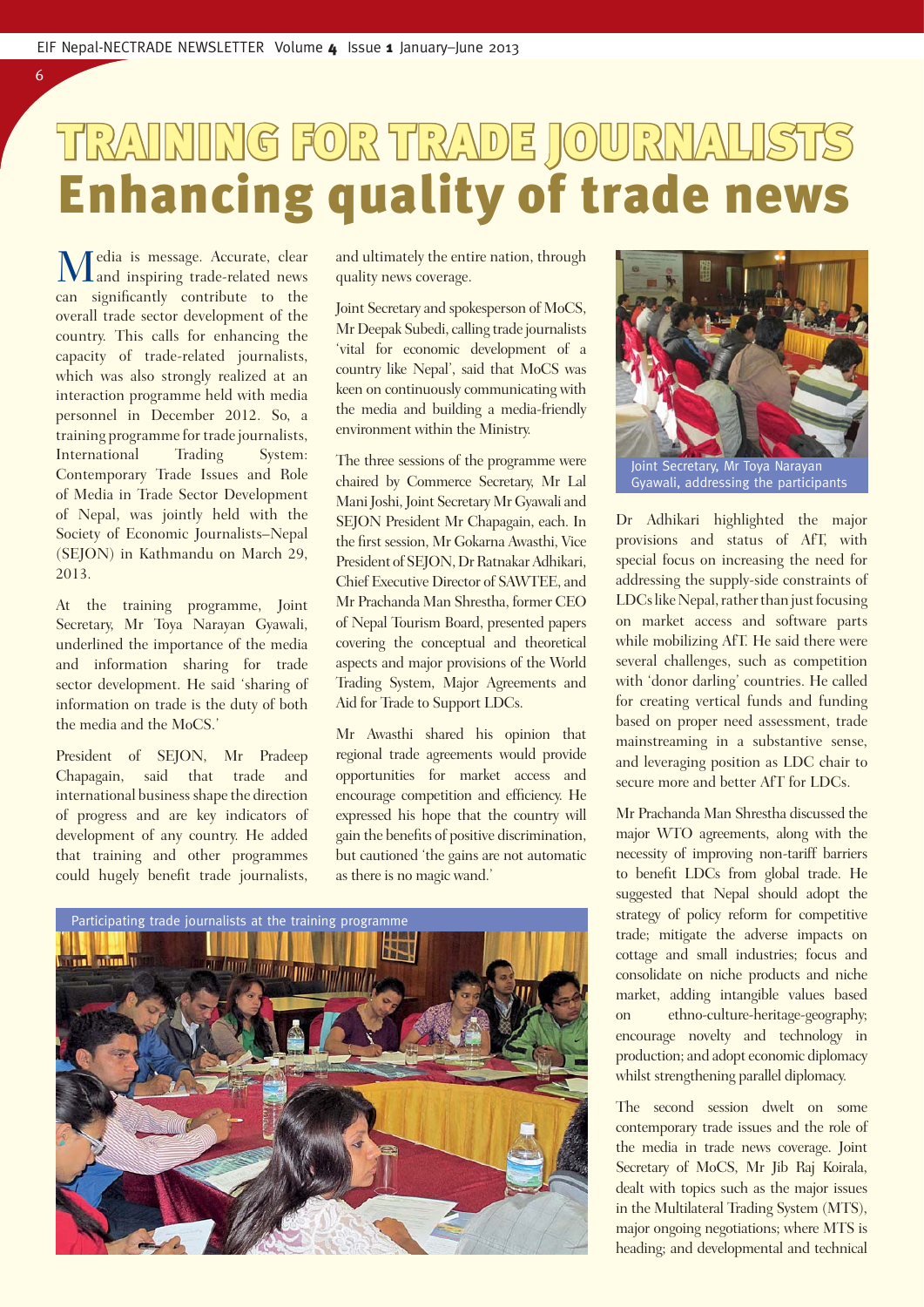7

aspects of MTS. He said that the global trading system had not been able to provide expected benefits to developing countries; and specific concerns of developing countries remained unaddressed, affecting their economic development and integration into the MTS. Discussing the role of the media, he said that the media could create opportunities for businesses to provide inputs into the negotiations and facilitation of trade by sharing lessons from their experience, which could bridge the gap between the government and the business sector and disseminate vital information.

A trade expert, Mr Purushottam Ojha, discussed the major contemporary issues in bilateral trade with India and China, major issues and opportunities in the area of transit and also ongoing negotiations in bilateral trade. He said that bilateral trade agreements are mainly driven by the political and economic factors and sometimes come as political or strategic alliances. Describing the role of journalists, he said media serves as a watchdog to correct the action and behaviour of the authorities concerned. He exhorted journalists to toil harder to get correct information.

Finally, a senior trade journalist, Mr Saroj Kafle, in his presentation, 'Current News Reporting Trend and Role of Trade Journalists for Trade Sector Development of the Country', said that trade-related news get less priority even in the news related to the economy. According to him, in the news on international trade, the emphasis has been more on use of data and less on analysis of impact. He shared his concern over the import of goods and services that could be produced within the country. Furthermore, he said, trade promotion efforts were being made without putting infrastructure in place.

Secretary Mr Joshi, describing economic journalists as 'the assets of a nation', said that trade negotiation skills depended on political relations with a given country, which Nepal needs to strengthen. He also hoped that the training programme would be helpful for journalists in the coverage of quality news.

The training programme was attended by Under Secretaries and Section Officers of the MoCS and several trade journalists of Nepal.

## EIF Tier 2 Projects on the move!



Nepal, as an EIF member country, has been implementing EIF Tier 1 (NECTRADE) Project for trade capacity development and is also moving ahead with EIF Tier 2 Projects targeted at implementation of the NTIS 2010 Action Matrix. In this regard, Tier 2 Project, Ginger Competitiveness Project: Enhancing sanitary and phytosanitary (SPS) capacity of Nepalese ginger exports through public–private partnership, has been under implementation since June 2012. The project combines both software part in the form of training and awareness programmes and hardware part in the form of establishing ginger-washing facilities. The implementation of the software part has been smooth and as per the plan, but progress on the hardware part has been slow mainly because of delay in acquisition of land. This has now been resolved on the initiative of the NIU and NECTRADE. The hardware part is also moving ahead now and is expected to achieve the set objectives of the Project within the timeframe.

Another Tier 2 Project proposal, Pashmina Enhancement and Trade Support (PETS) Project, has been approved by the EIF Board and is in the final stage of agreement between the implementing agency, International Trade Centre (ITC), and the executing partner, MoCS. Likewise, the other Tier 2 Project proposal, Implementing NTIS 2010 in the sector of MAPs Project, is under assessment and being jointly worked out by NECTRADE and GIZ, whereas UNOPS–Bangkok is closely overseeing and providing its support to the entire process. The MAPs Project proposal would be sent to the EIF Board once it is finalized by UNOPS and EIF ES. Both the project proposals were submitted to EIF ES in January 2013 after approval from the NSC meeting. Tier 2 projects are aimed at responding to the trade-related development priorities of NTIS 2010, as well as building sustainable local capacities and leverage additional resources from development partners.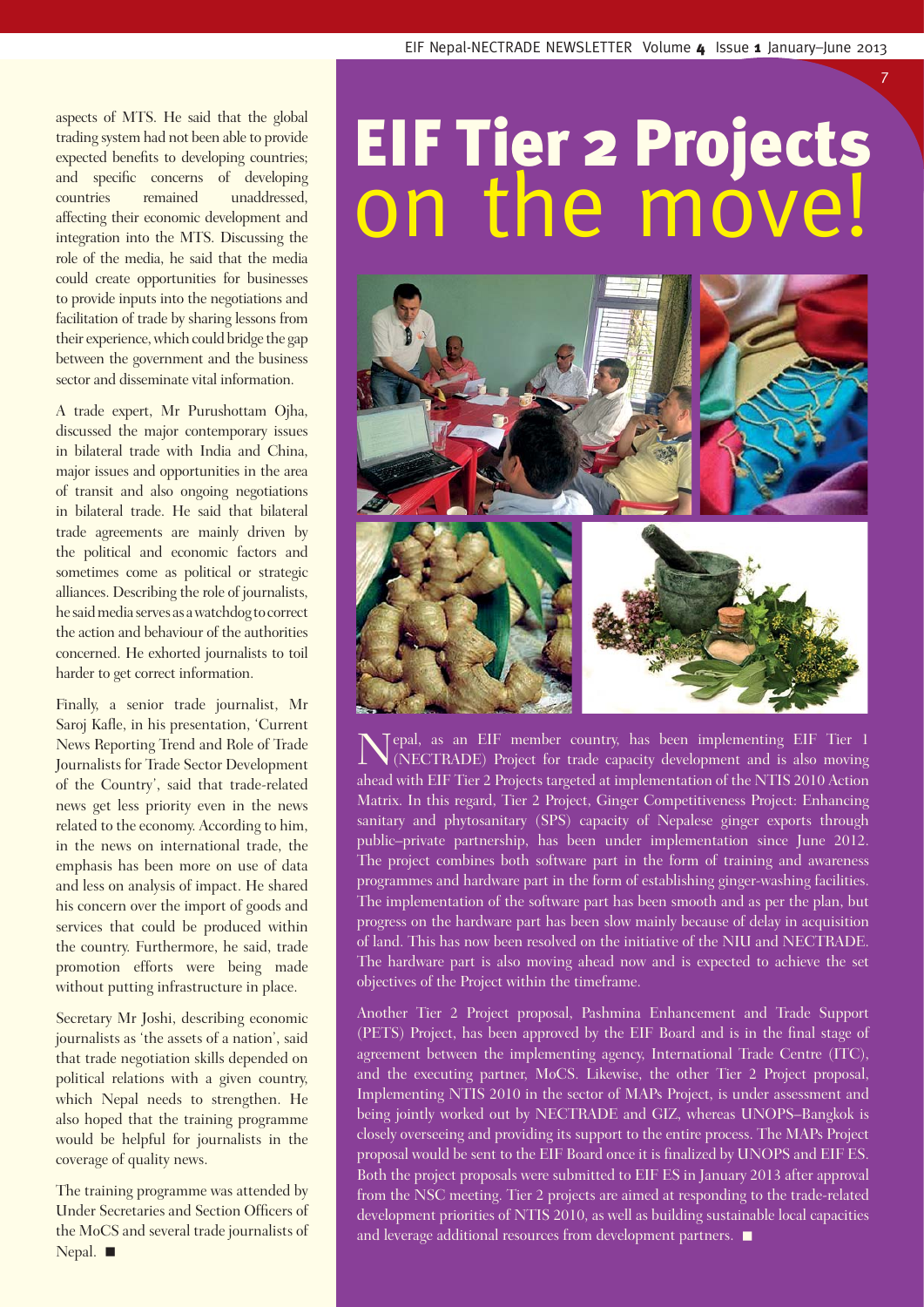# EIF Focal Point

An interaction and awareness<br>programme on Pashmina, one of the high export potentials of Nepal as identified by NTIS 2010, was held in Jomsom, Mustang, on May 27, 2013. The six-member team of the MoCS and NECTRADE Project was led by Commerce Secretary and EIF Focal Point, Mr Lal Mani Joshi. The team interacted with the local farmers and stakeholders, government officials, including the Chief District Officer and Local Development Officer, and the President of Mustang District Chamber of Commerce and Industry. The team comprehensively discussed the value addition in each activity of the value chain of Pashmina products.

8

Mustang, even though one of the finest places for *Chyangra* (mountain goat) farming in Nepal, has been witnessing a number of problems recently. In their meetings with the team, the local Chyangra farmers expressed their concern over the dwindling availability of meadows and grasslands for Chyangra grazing. They expected the government to maintain and provide more grassland. They requested the agencies concerned to help them cultivate grasses that are more favourable for Chyangra farming. They also demanded animal husbandry training that would help them increase their livestock heads.



The Ministry assured the local team of every possible support for increasing the productivity of Chyangra so that it will lead to increased availability of raw materials required for amplifying Pashmina exports in the coming days. At the meeting, both government and private sector assured them of creating a business favourable environment at local level in order to promote export trade from Mustang.

The team was successful in creating awareness of NTIS 2010 and updating the locals about Nepal's trade sector development and issues related to promotion of Nepalese exports. In addition, it was successful in persuading the local government to work on the implementation of NTIS 2010 by incorporating the NTIS 2010 Action Matrix in the annual work plan and budget of the local body.



# **Pashmina**



The origin of Pashmina dates back to centuries when it was renowned as 'the fibre for royals and emperors'. Pashmina is the softest, exotically delicate and weightless natural fibre. Its wool comes from Pashmina goat, more popularly known as Chyangra, which is a special breed of goat indigenous to high altitudes of the Himalayas. In the extremely harsh and cold climatic conditions, these mountain goats have been gifted with nature's unique thin short inner coat of hair, which is the best natural insulation on earth. The good quality Pashmina wool is taken from the underbelly of the goat and the Himalayan goats are not harmed while extracting Pashmina fibre. The unique quality of Pashmina wool is that it becomes softer and better with use!

In Nepal, Pashmina products, due to their value addition to fashion and being luxury items, are traditionally regarded ideal for export rather than domestic consumption. However, with the changing lifestyle of urban Nepalese, the demand for Pashmina products such as shawls, stoles, scarves, sweaters, gloves and caps, is growing domestically. The use of Chyangra Pashmina logo has been promoted for customers' reassurance of quality that is made in Nepal from the luxurious inner wool of the unique mountain goat. ■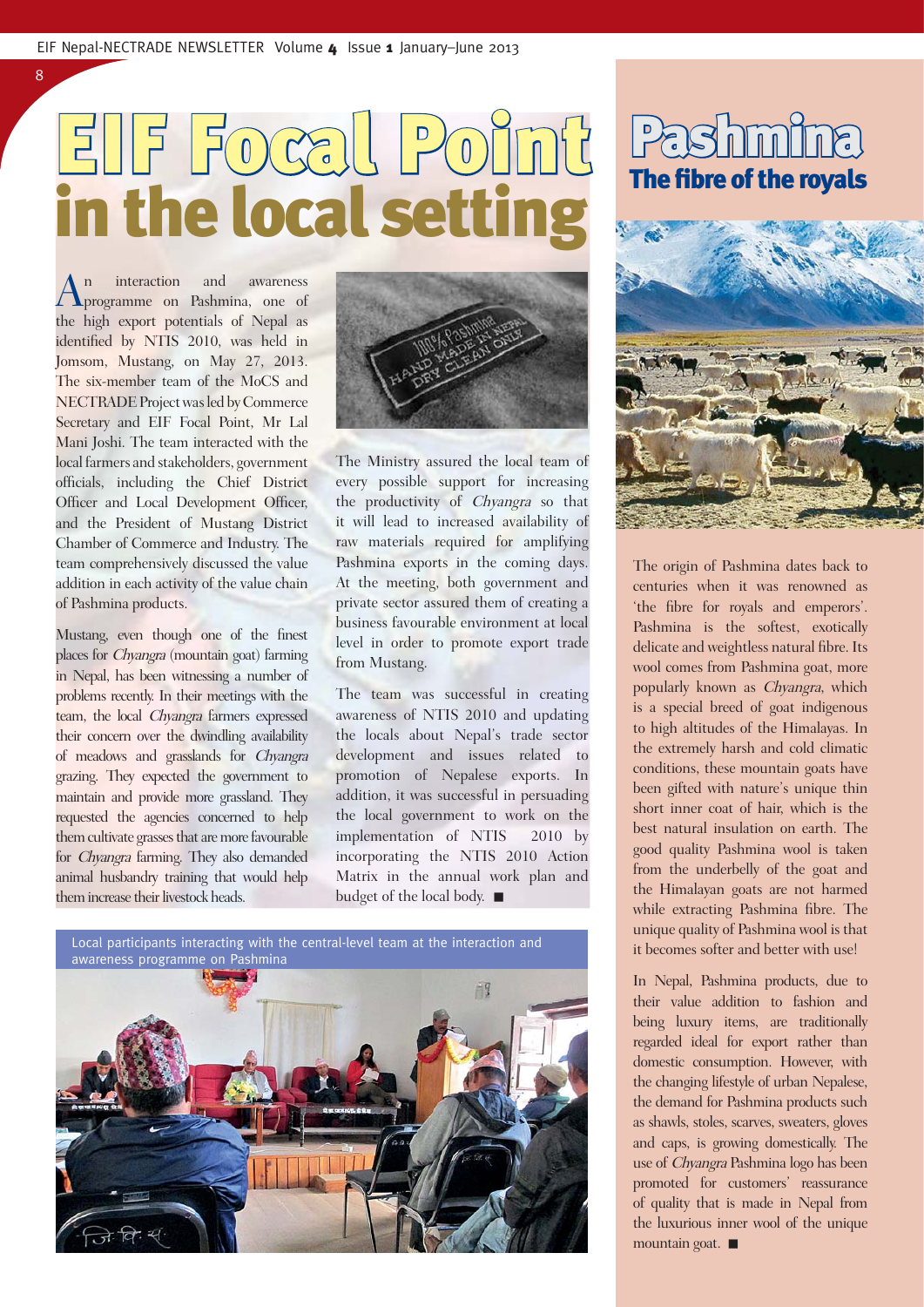9

## Trade mainstreaming through training institutions, commitments made

As trade is becoming an integral and powerful engine of economic growth in today's world, it has become imperative for all training institutes to include at least one trade-related course or the other in their curricula. So, an interaction programme was organized with the chiefs of major national training institutions on February 4, 2013. The programme was organized as part of the trade mainstreaming programme in the MoCS to sensitize the officials of the training institutes concerned with trade matters and to draw their attention towards incorporating trade agenda in their training syllabi.

At the interaction programme, Joint Secretary, Mr Toya Narayan Gyawali, made an insightful presentation on why trade is important for Nepal and why it should be one of the significant matters of discourse. Joint Secretary, Mr Naindra Prasad Upadhyaya, highlighted the importance and potential benefits of trade inclusion in training courses.

Sharing their views, representatives of a few training institutes, namely Nepal Administrative Staff College, Revenue Administration Training Centre and Foreign Affairs Study Academy, said that, although they had trade topics in their training courses under economic diplomacy, they were not sufficient. All of them echoed that either they didn't have any training material on trade or the available content needed to be revised or completely replaced. Similarly, almost all of them pointed out the non-availability of appropriate resource persons for trade and economic diplomacy. The representatives of the Civil Aviation Training Centre, National Health Training Centre and Topography Training Centre said that they needed to do exercise before including trade in their training courses. Nevertheless, all of them found the interaction programme highly relevant from the perspective of internalizing trade. At the end of the programme, most of them expressed their commitment to take this issue positively and to incorporate trade topics in their training courses.

Commerce Secretary Mr Joshi assured the training institutions that the Ministry would initially provide a liaison officer for coordinating the designing of a training syllabus and a resource person on the request of the institutes.

The representatives of the participating training institutions said that the interaction had helped them to better understand the importance of trade. Since all officials undergo training at these institutions, incorporation of the trade agenda in the training programme is expected to enhance their understanding of the importance of trade and mainstreaming trade across the country.

The meeting was chaired by Mr Lal Mani Joshi, Secretary of MoCS. Apart from all three Joint Secretaries and other senior officials of the Ministry, was attended by representatives of around one and a half dozen government training institutes.

### **Donor Group meeting and consultation with DPs**

The  $10^{th}$  Aid for Trade Donor Group<br>meeting was held on February 12, 2013 in Kathmandu.

At the meeting, Mr Udo Weber of the German Embassy made opening remarks, which was followed by endorsement of minutes of previous meeting. A presentation on the PACT Project, which was supported by the World Bank, was made by Mr YK Karki, who explained the value chain process. Mr Arjun Thapa of FAO stressed creating awareness of SPS issues among value chain farmers. Subsequently, Mr Buddhi P Upadhyaya, National Programme Manager of NECTRADE, expressed his hope that the establishment of the National Accreditation Board would address all SPS-related issues.

Mr Bill Gain of the International Finance Corporation/World Bank informed that Nepal Regional Trade Facilitation project was in the designing phase and, with three core components, would be budgeted at around US\$100 million.

Joint Secretary of MoCS, Mr Toya Narayan Gyawali, made a presentation on NTIS implementation and informed that Nepal, the incumbent coordinator of the LDC Group, is the leading country in the EIF process for Tier 2 Projects. Ms Ellen Kallinowsky of GIZ remarked that the NIU could be the centre for coordinating the entire activities and the process for effective implementation of NTIS 2010.

Finally, Mr Weber suggested that a clear step for the future course of action be defined for the AfT Donor Group for the next one year.

The meeting was attended by representatives of MoCS, World Bank, EU, DANIDA, FAO, GIZ, PACT Project and the German Embassy.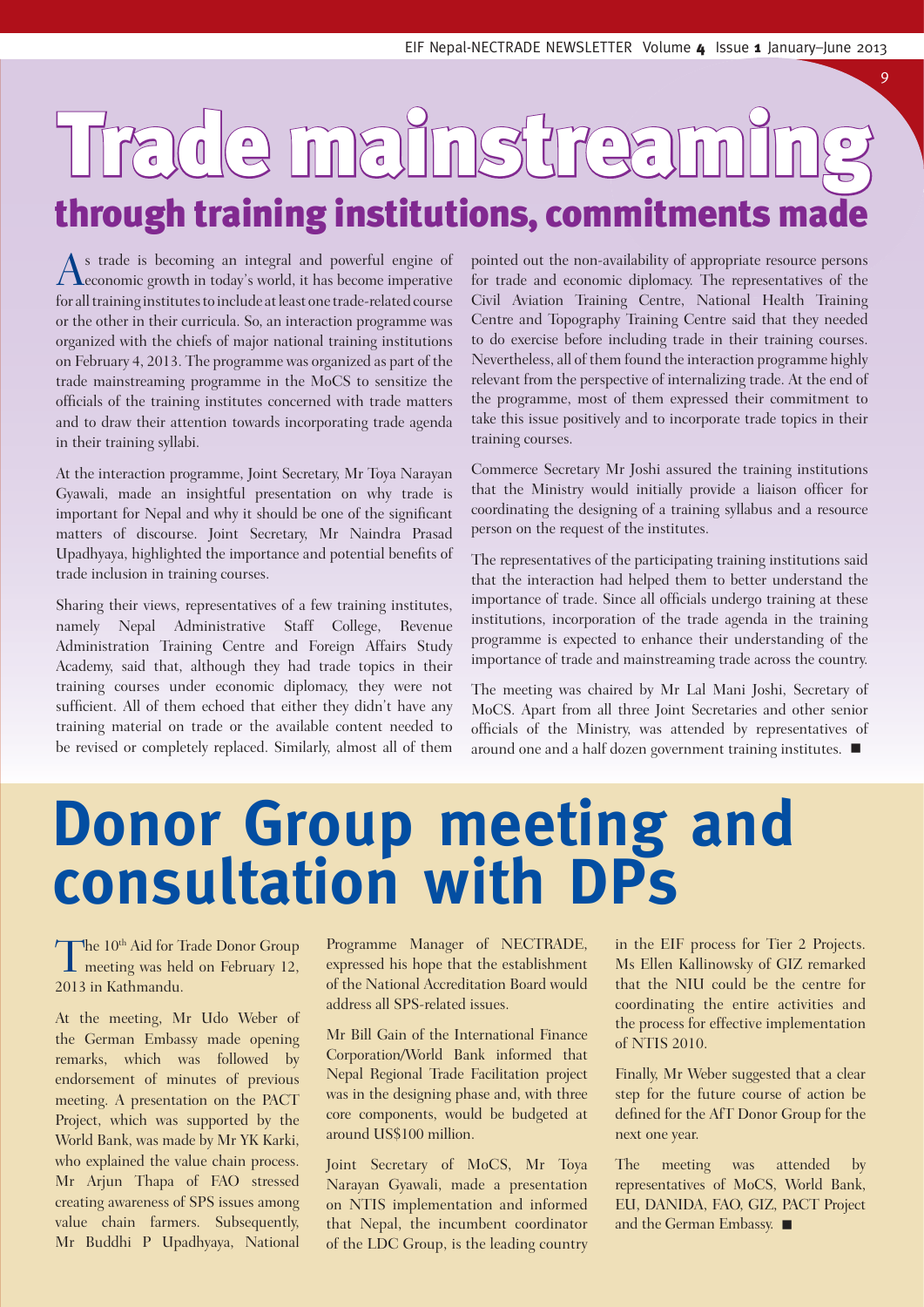### Coordinators of EIF Technical Committees and NIU MEET, REVIEW PERFORMANCE

The NECTRADE Project organized<br>an interaction and orientation programme on NTIS 2010 with the coordinators of the EIF Technical Committees (TCs) on March 1–2, 2013.

10

In his introductory presentation, Mr Buddhi Prasad Upadhyaya, National Programme Manager of NECTRADE, highlighted the world trading system, EIF and AfT, the background and features of NTIS 2010 and its implementation arrangement, role and expectations from the six TCs, implementation updates and initiation of NTIS review. Mr Upadhyaya's presentation gave the participants a holistic picture of the programme and EIF mechanism.

Dr Pradyumna R Pandey, representing TC3, set up in the Ministry of Agricultural Development for facilitating agriculture and SPS measures, discussed the efforts and achievements made on NTIS implementation in agriculture and sanitary and phytosanitary measures, problems faced and possible course of action.

Commerce Secretary Mr Joshi said that mainstreaming trade in sectoral policy and programmes and incorporating NTIS 2010 Action Matrix in the annual budgets, programmes and activities of the line ministries were the keys to effective implementation of NTIS 2010.

Joint Secretary and Coordinator of TC1, Mr Toya Narayan Gyawali, in his presentation, covered the background and context of AfT and trade in services, with special focus on major efforts and achievements, current issues and interventions required for effective mobilization of AfT and service sector development. He further stressed benefitting from the provision of service waiver and the need for implementing the Trade SWAp modality for resource mobilization.

Ms Yam Kumari Khatiwada, Joint Secretary of the Ministry of Industry and Coordinator

### Mission visits

**M**s Christiane Kraus, Coordinator at the Executive Secretariat for EIF, visited Nepal from April 17 to 19, 2013 to review progress and discuss programmes for the rest of 2013. On April 18, 2013, NECTRADE organized an interaction programme of Ms Kraus with representatives of the FAO and Nepal Ginger Producers and Traders Association (NGPTA). On April 19, she had an intensive



Ms Kraus interacting with the representatives of the FAO and NGPTA at MoCS

meeting with the Project, where she recommended speeding up the process of updating NTIS 2010, preparing for Tier 1 Project extension, linking the plan of action on resource mobilization with NTIS update, and concluding an agreement between NGPTA and the GoN with respect to land as soon as possible.

Similarly, Mr **R Manivannan**, Regional Portfolio Manager at UNOPS (EIF TFM), Bangkok, visited EIF Nepal from June 4 to 7, 2013. Mr Manivannan examined the project accounts and met with MoCS officials. He also met with the representatives of the MoCS, FAO and MoAD regarding ginger project and related issues. Mr Manivannan suggested preparing a revised work plan for the third and fourth quarters of 2013; allocating balance funds for the activities in 2014 and requesting a no-cost extension based on that and taking a decision on installation of accounting software package soon.

of TC4, discussed the major efforts and achievements of NTIS implementation in the area of manufacturing, investment, technical barriers to trade (TBT) and intellectual property rights.

Mr Dikar Dev Bhatta of the MoF, representing TC5, updated the status of NTIS implementation in the areas of customs and trade facilitation, along with the issues and necessary measures.

Mr Lal Shankar Ghimire, Joint Secretary of OPMCM and Coordinator of TC6, briefed about the progress in legal reforms. He also shared his views on AfT, sequencing it with the actual requirements of the country, and called for removal of the supply-side constraints.

Mr Naindra Prasad Upadhyaya, Acting Secretary of OPMCM and former Coordinator of TC2 in the MoCS, discussed the major activities undertaken in trade negotiations, including various strategies and approaches adopted at different bilateral and multilateral meetings. He suggested forming a permanent team consisting of key stakeholders and experts, while preparing for trade negotiations to achieve better results.

The participants agreed upon the need for better coordination among all the TCs. Mr Deepak Subedi, Joint Secretary of MoCS, said that the Action Matrix and the recommendations of NTIS 2010 cannot be implemented by the MoCS in isolation and strong commitment of the line ministries and respective TCs is required.

In his closing remarks, Commerce Secretary Mr Joshi expressed his hope that all the TCs should internalize their ToRs, which should be reviewed periodically, and the results should be assessed for further improvement.

The two-day programme saw participation of the Commerce Secretary, all three Joint Secretaries of MoCS, Director General of DoCSM, coordinators of EIF TCs and NIII members.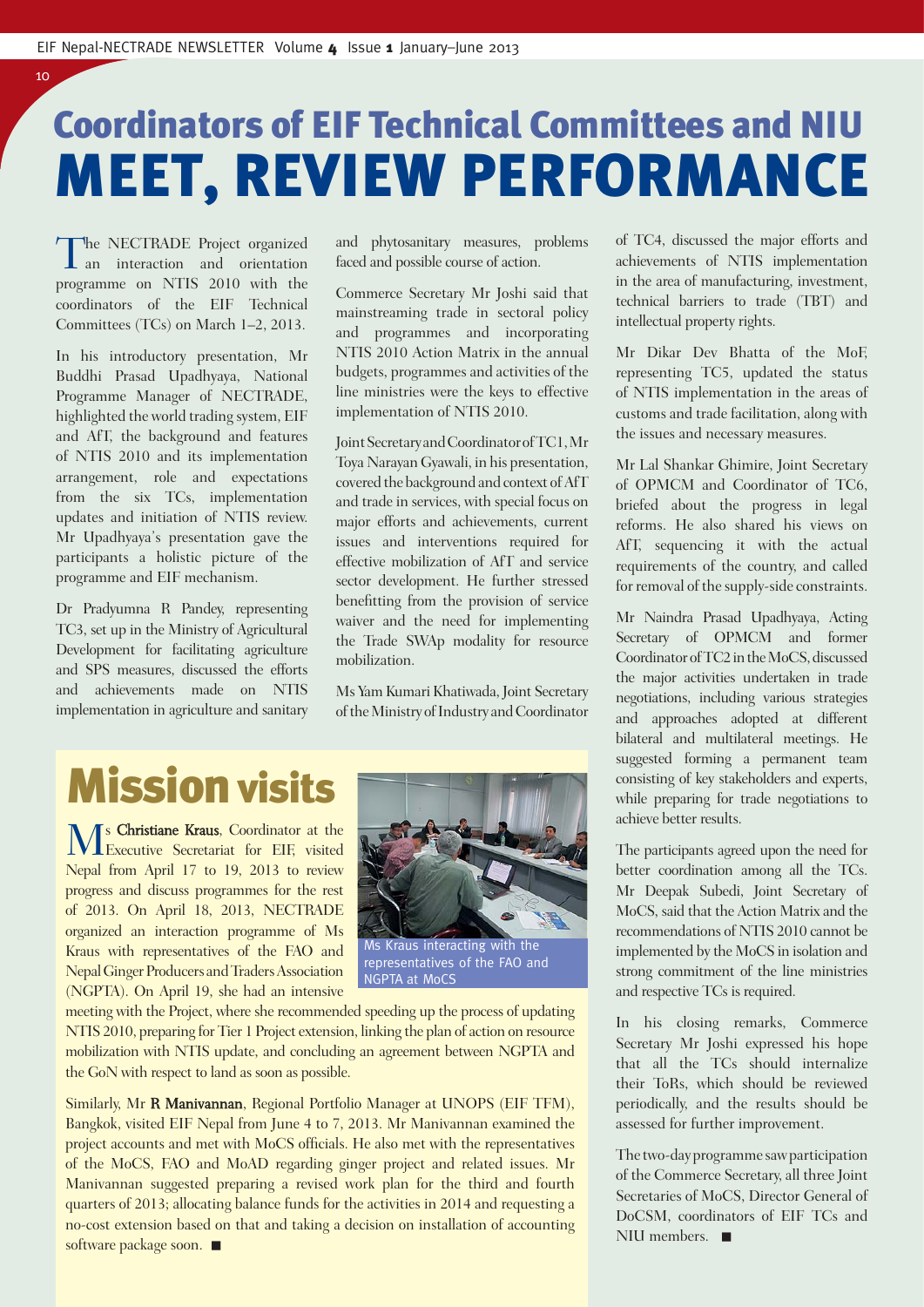# Consultation on SAM amd CG modelling held



11

Experts sharing their experience on SAM and CGE

The NECTRADE Project organized a<br>high-level consultation programme on Social Accounting Matrix (SAM) and Computable General Equilibrium (CGE) modelling on February 28, 2013. The main objective of the consultation programme was to update the participants on SAM for Nepal, which will form the backbone of the CGE models and can be used in economic impact analyses.

Since SAM can help depict the spending pattern of the economy and provide useful trade information, the MoCS can make the most of it for reviewing its trade policy. On the other hand, the CGE models use actual economic data to estimate how an economy would react to changes in one part upon the rest. The CGE models have been widely used to analyse trade policy in developing economies.

In his opening remarks, Joint Secretary of MoCS, Mr Toya Narayan Gyawali, pointed out the benefits that SAM and CGE models could bring to an economy. Mr Prakash Sapkota, Team Leader, Trade Policy Analytical Wing of MoCS, presented an overview and threw light on the SAM and CGE models. Mr Sapkota is an expert in one of the well-known and best CGE models, the GTAB model of world trade, and is an internationally reputed economist. Thereafter, Dr Dilli Raj Khanal, a former member of the National Planning Commission (NPC), Team Leader of the Study Team, made a presentation on the initiation of the SAM and CGE modelling and Input and Output Table, the procedures and the findings.

Participants from OPMCM, MoCS, MoF, MoAD, Central Bureau of Statistics, Nepal Rastra Bank, Department of Commerce and Supply Management (DoCSM), Confederation of Nepalese Industries (CNI), Institute of Policy

Research and Development (IPRAD) and South Asia Watch on Trade, Economics and Environment (SAWTEE) discussed their importance and relevance for an economy like Nepal where time series data are scarce or not relevant. Dr Pushpa Raj Rajkarnikar, former member of NPC and Chairperson of IPRAD, stressed the importance of the SAM and CGE models for accuracy, analysis and systematic examination of the Nepalese trade and economy, as well as their impact upon society at large. Mr Prithvi Raj Ligal, former Vice Chairperson of NPC and Deputy Chief of Party, NEAT Activity/ USAID, threw light on the roadmap for the SAM and CGE models in Nepal.

Commerce Secretary, Mr Lal Mani Joshi, requested the responsible agencies to carry out timely updating of SAM and to apply the CGE models in the Nepalese trade and economy for deriving maximum benefits.  $\blacksquare$ 

## Support to trade actors continued

The NECTRADE Project is committed<br>to trade sector development of the country and firmly recognizes the need for a better environment for boosting the confidence of the private sector and stakeholders since their development is the cornerstone of overall development of the country. In line with its objectives, capacity building and support activities of the private sector and trade-related stakeholders are being carried out by the

NECTRADE Project. In this regard, the Project provided Rs 182,000 to the Export Promotion Committee of the FNCCI for preparing an action plan on the five major products identified in NTIS 2010 and Trade Policy 2009, viz Carpet, Handmade Paper, Wool Products, Health Services, and IT and BPO services.

Similarly, the NECTRADE Project provided Rs 400,000 to the DoCSM to set up a management information system and enter all manual data into an electronic database. Once completed, this task will increase the efficiency of the Department and help in maintaining systematic records of all transactions related to Nepal's trade and commerce. NECTRADE also supported the MoCS in the preparation of position papers, given that Nepal has taken the role of the LDC Coordinator for 2013 and it needs to put forward its views on different trade-related issues on behalf of the LDCs, as well as from its own perspective. Such support to the private sector and trade-related stakeholders is expected to motivate trade actors and build a positive environment for working together in export trade promotion of the country.